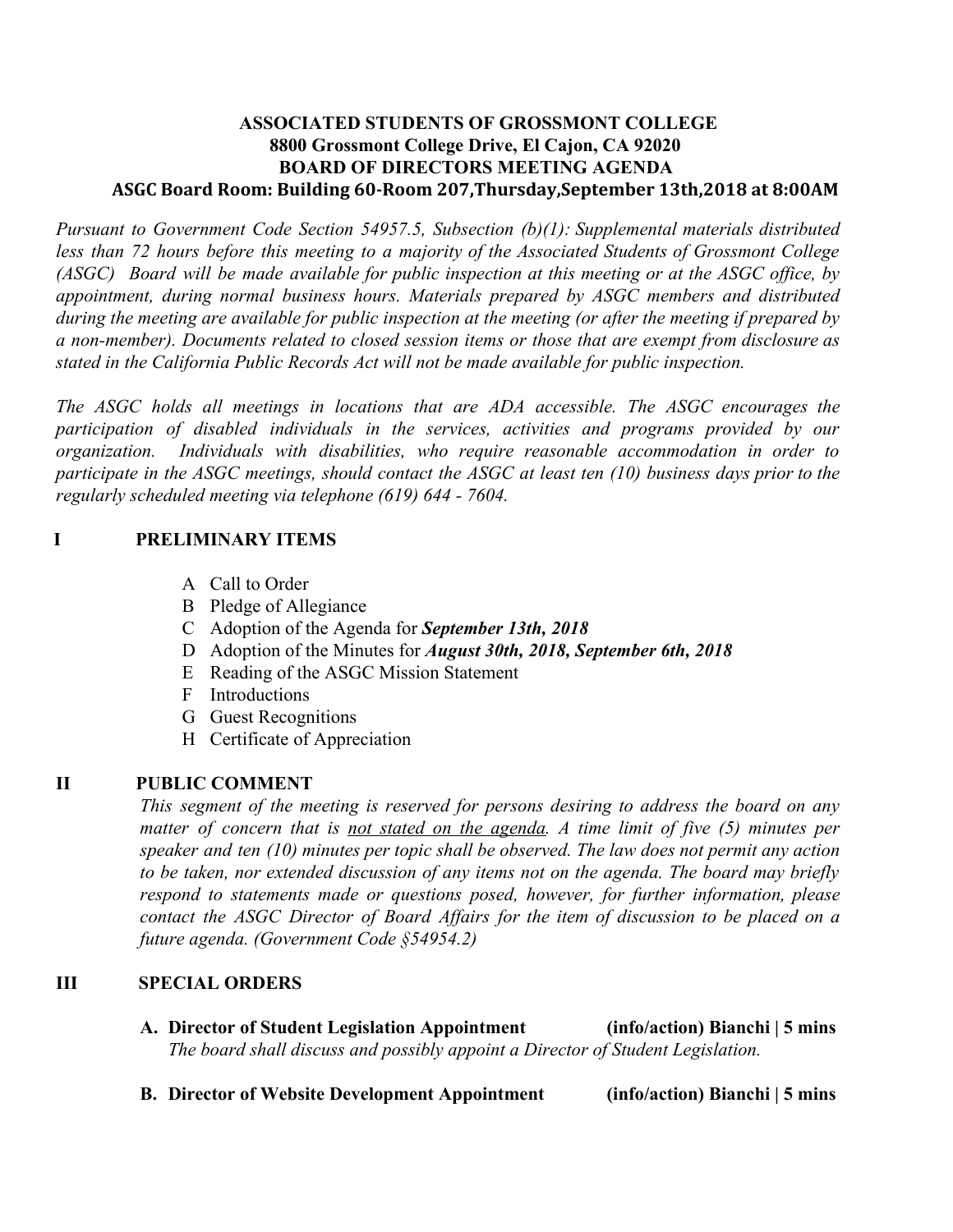*The board shall discuss and possibly appoint a Director of Website Development.*

**C. CalWorks Club (info/action) Espinoza | 5 mins**

*The board shall discuss and possibly charter the CalWorks Club for the 2018-19 academic school year.*

**D. Computer Science Organization Club (info/action) Espinoza | 5 mins** *The board shall discuss and possibly charter the Computer Science Organization Club for the 2018-19 academic school year.*

## **IV UNFINISHED BUSINESS**

**A. Approval of Board Member: Jonathan Whitney (info/action) Bianchi | 5 mins** *The board shall discuss and possibly approve of Jonathan Whitney as a Board Member for the 2018-19 academic school year.*

## **V NEW BUSINESS**

- **A. Governance and Decision-Making Handbook Reading (info) Bianchi | 10 mins** *The board shall discuss and read the Governance and Decision-Making Handbook for the 1st time.*
- **B. District Calendar Review (info) Bianchi | 10 mins** *The board shall discuss and overlook the District Calendar Review Committee notes from August 30th, 2018.*

#### **VI STUDENT REPRESENTATION FEE**

*The board shall discuss and possibly approve up to \$11,000 for 10 ASGC Board Members and 1 ASGC Advisor to attend California Community College Student Affairs Association from October 19th-21st in Los Angeles, CA.*

## **VII REPORTS (2 min each Member)**

- A Director of Website Development (Vacant)
- B Director of Publicity (Vacant)
- C Director of Campus Activities (Vacant)
- D Director of Board Affairs (Vacant)
- E Director of Student Legislation (Vacant)
- F Board Members
- G Vice President of Finance
- H Executive Vice President
- I Student Trustee
- J Advisor

#### **A. CCCSAA Fall 2018 (info/action) Bianchi | 5 mins**